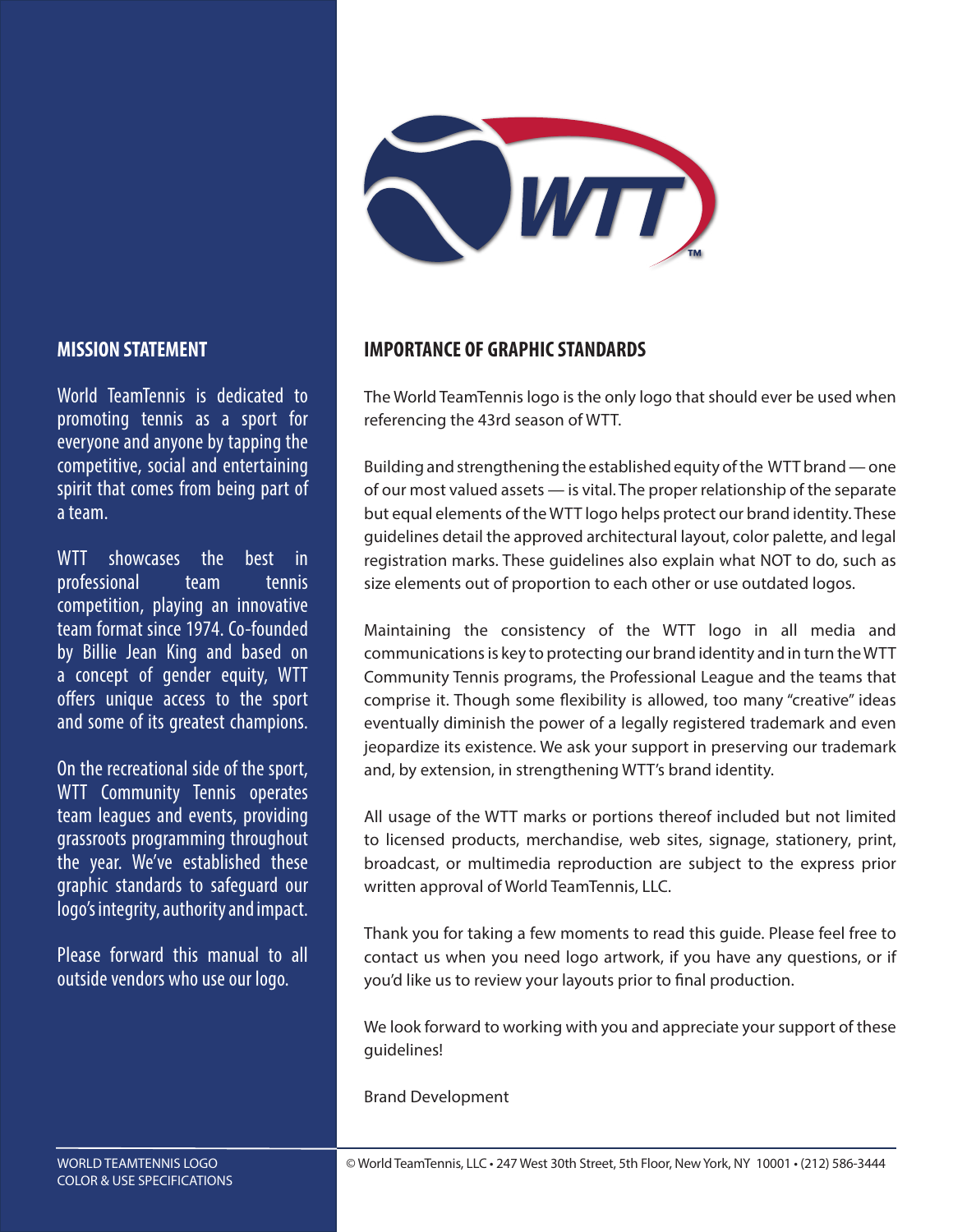#### **BACKGROUND**

The 4-color logo may be used on a white background.

√ It may also be used on a light or multicolored background, depending on which has the greatest contrast.

Use the grey logo on a white background if color is not an option.

√ Use the grey logo on a light or multicolored background where the logo and image have high contrast. Do not use the grey logo with colors similar to it's own tones.

COLOR & USE SPECIFICATIONS









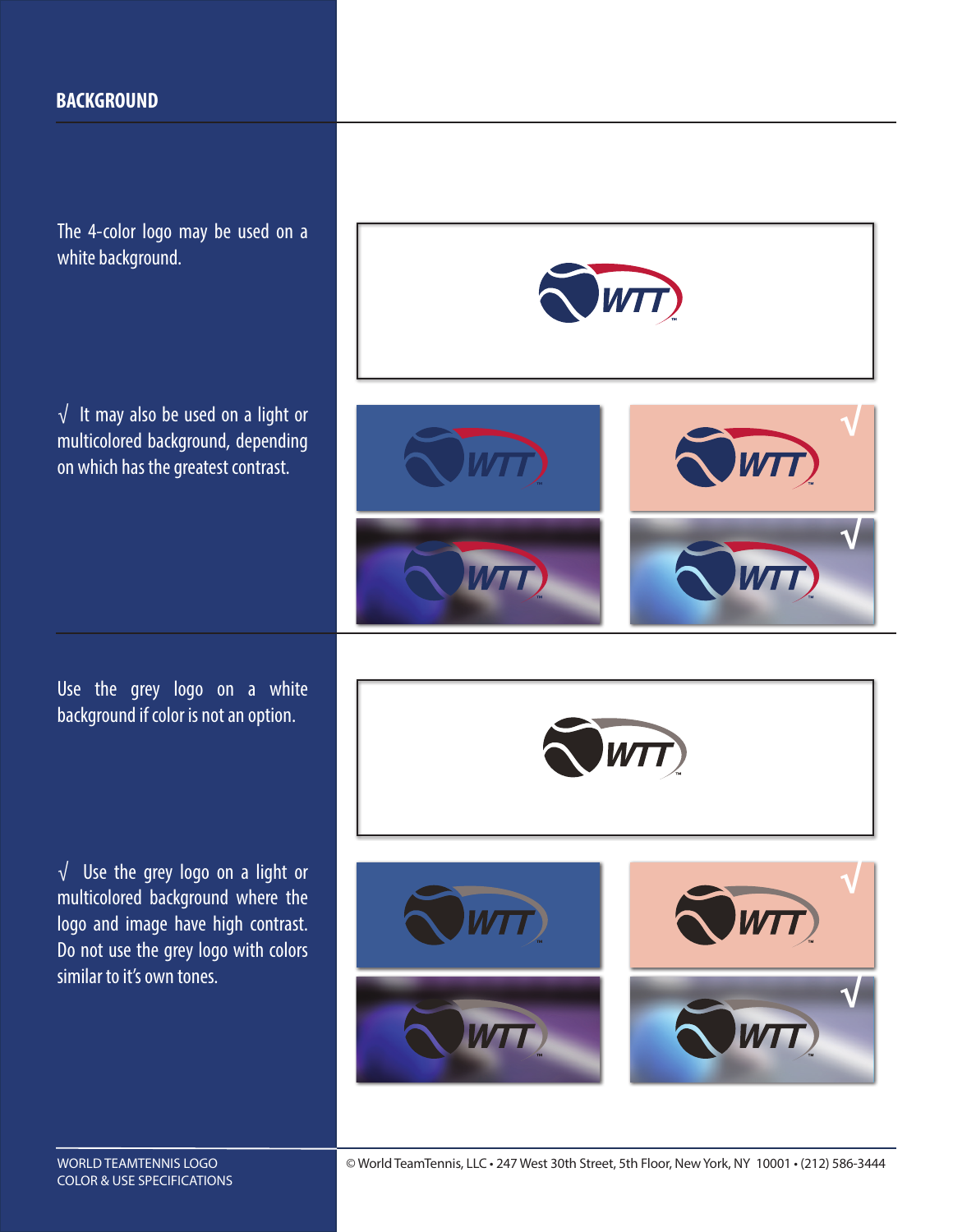## CONTRAST

Both the black and white logo have contrast on the grey background.

Since the white logo has greater contrast on the red background, the white logo should be used.



### **MERCHANDISE**

When reproducing the logo on merchandise at sizes less than one inch, the trademark symbol is often illegible and for this purpose may be removed.

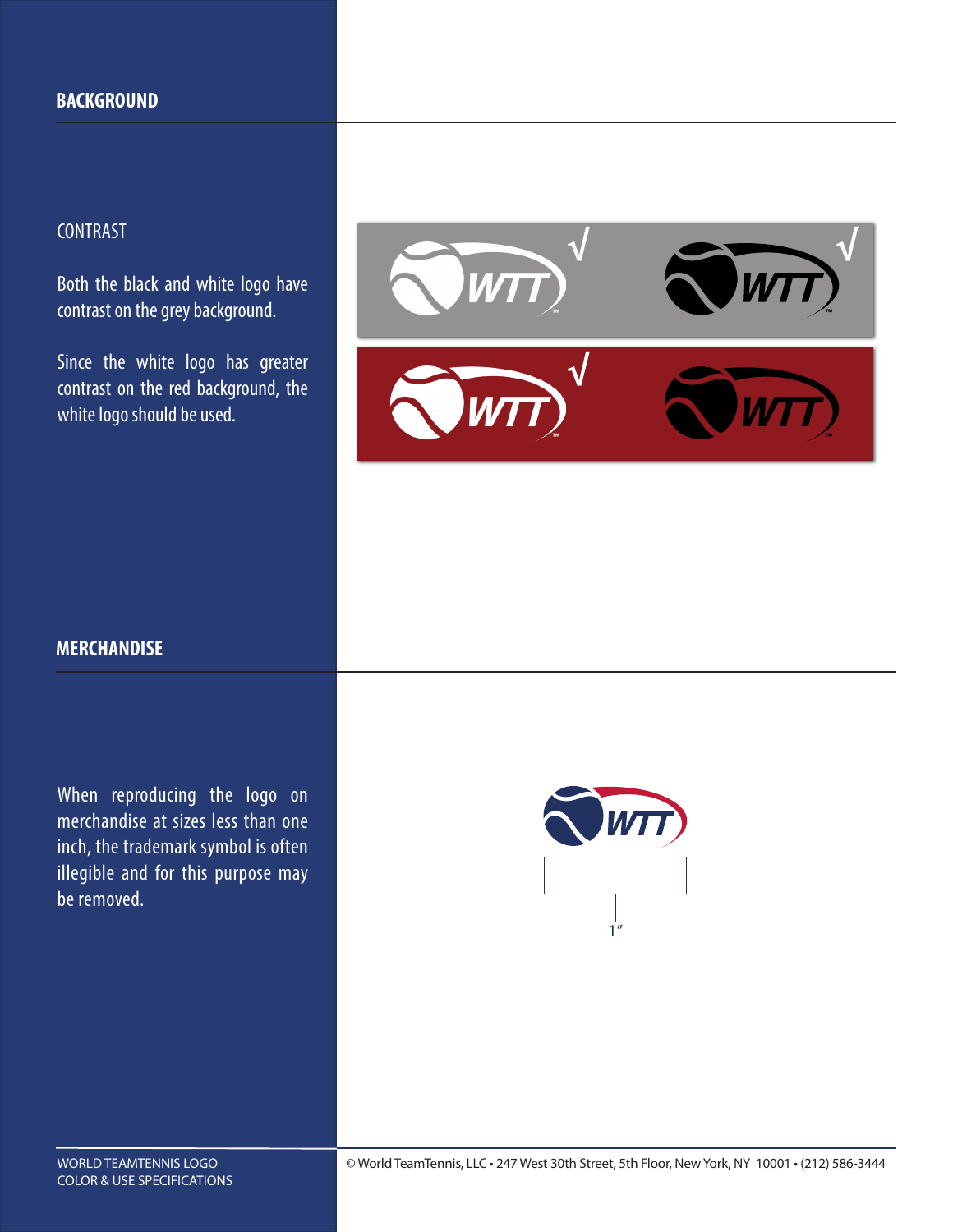#### **COLOR PALETTE**

### **RED/BLUE**

| <b>RGB</b>     |                           |
|----------------|---------------------------|
| Red:           | 190-31-58                 |
| Blue:          | 30-50-98                  |
| <b>WEB</b>     |                           |
| Red:           | #be1f3a                   |
| Blue:          | #1e3262                   |
|                |                           |
| <b>PROCESS</b> |                           |
| Red:           | $\overline{18}$ -100-79-7 |
| Blue:          | $100 - 89 - 33 - 24$      |
| <b>SPOT</b>    |                           |
| Red:           | <b>PMS 193</b>            |



## **CLEAR AREA**

The clear area must always equal or exceed the height of the tennis ball in the WTT logo when the logo is used in conjunction with other elements.